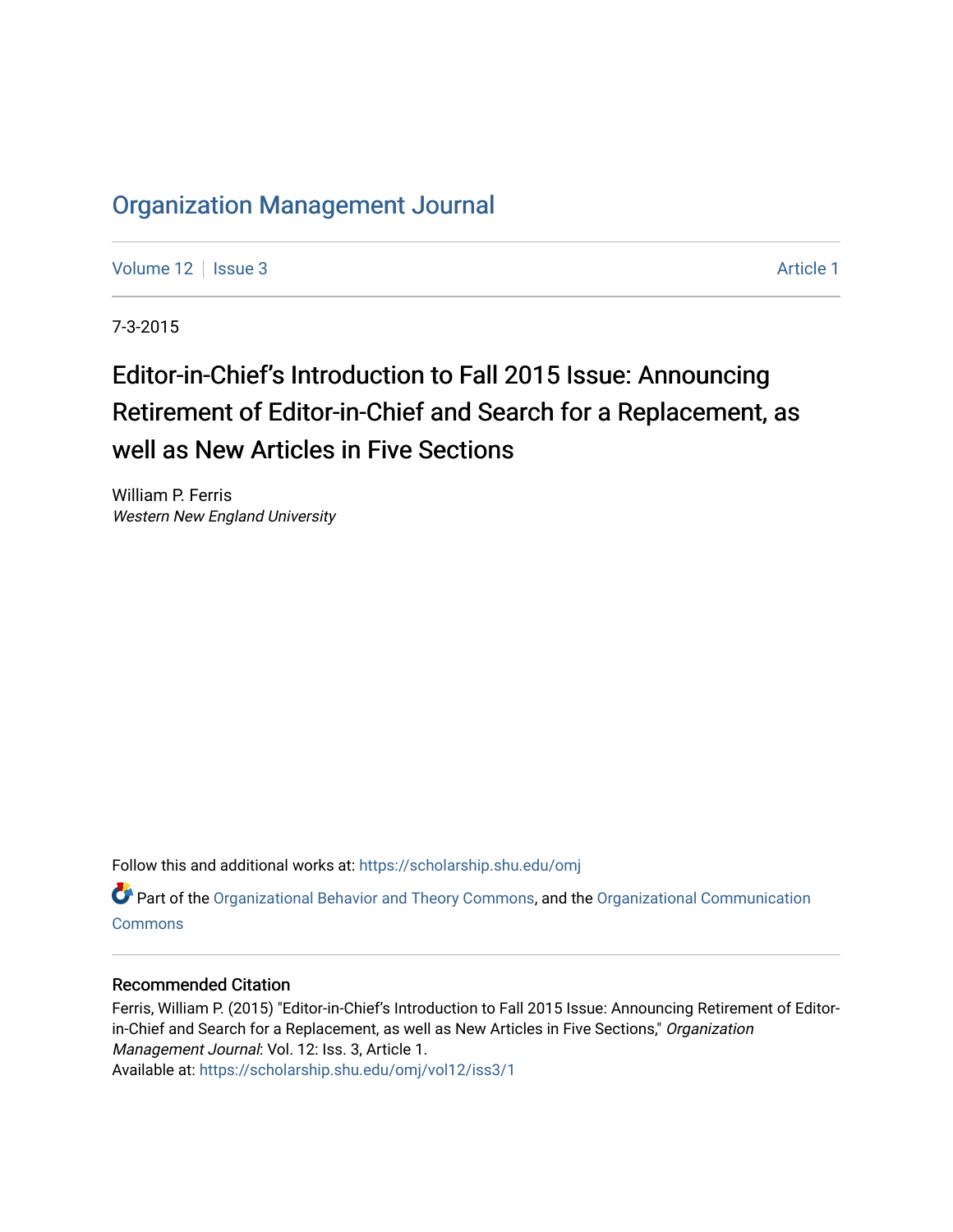### **EDITORIAL**



# **Editor-in-Chief's Introduction to Fall 2015 Issue: Announcing Retirement of Editor-in-Chief and Search for a Replacement, as well as New Articles in Five Sections**

### **William P. Ferris[1](#page-1-0)**

<span id="page-1-0"></span>*Editor-in-Chief*

<sup>1</sup>*Department of Management, College of Business, Western New England University, Springfield, Massachusetts, USA*

Yes, it's true, I announced my impending resignation as *OMJ* editor-in-chief at the spring Eastern Academy of Management (EAM) and summer Academy of Management (AOM) meetings, effective December 31, 2016. Since I began this odyssey in 2007, that will add up to a decade of service. I must say that I have thoroughly enjoyed my role with *OMJ* in helping to set the research agenda of the field of organization and management study, and the steady growth since 2007, when we had only three issues, to a full four issues per year. We have been a quarterly ever since 2008 and we have a robust pipeline going forward. According to ScholarOne, our Web-based submission website, our acceptance rate is a healthy 19.3% at present and our international reach outside the United States is 81% of all articles downloaded and views. So the journal seems to be in a good place. However, it's time to allow someone else to have a chance at the job. So if you are reading this and you think you may be that someone else, or you know someone who might be a good nominee for the position, let me know, or let Professor Kathleen Barnes, president-elect of the Eastern Academy of Management and Chair of the Search Committee, know (kathleenjbarnes@gmail.com).

Speaking of Kathleen, she, along with George Smith of University of South Carolina–Beaufort and Sarah Vaughan of La Rochelle Business School (France), will form a trio of editors for a new special issue we are planning to publish containing articles that relate to the role of Association to Advance Collegiate Schools of Business (AACSB) in relationship to schools and colleges of business worldwide. We have published articles on this subject in the past (for an example see "An Assurance of Learning Success Model: Toward Closing

the Feedback Loop" by Bonita L. Betters-Reed, Mindell Reiss Nitkin, & Susan D. Sampson, 8(4), 2008). This will be our first special issue other than special issue sections around international EAM conferences or white papers. We provide a call for submissions at the end of this introduction.

On the staffing front, we have now filled out our full complement of co-editors with the addition of Claudine SchWeber of the University of Maryland University College to join Devi Akella as a co-editor of Reviews & Research of Note (RRN). Marguerite Schneider has officially retired from her role with RRN. This is not a peer-reviewed section of the journal but rather relies on asking interested professionals among us to write a review. It is up to the co-editors to identify interesting recently published books and*/*or recently published articles that are generally from the AOM and regional journals or any of the tier one journals that members of the *OMJ* community might be excited about, and then find a reviewer for them. One can also be proactive and contact the editor or one of the co-editors with a desire to write a review for us all.

#### **ARTICLES FOR THIS ISSUE**

We have five articles from four sections plus a review this fall. In the Current Empirical Research section, Joanne L. Scillitoe, Shanthi Gopalakrishnan, and Michael D. Santoro explore factors in the medical–technical field that influence specific governance issues in strategic alliances for the development of new medications in their article, "The Impact of External Contexts on Alliance Governance in Biotech– Pharmaceutical Firm Alliances."

In the Emerging Conceptual Scholarship section, we are featuring two articles that deal with how individuals cope with change. In "Organizations Don't Resist Change, People Do: Modeling Individual Reactions to Organizational Change Through Loss and Terror Management," James R. Bailey and

Address correspondence to William P. Ferris, Professor of Management, College of Business, Western New England University, 1215 Wilbraham Rd., Springfield, MA 01119, USA. E-mail: [omj@](mailto:omj@wne.edu) [wne.edu](mailto:omj@wne.edu)